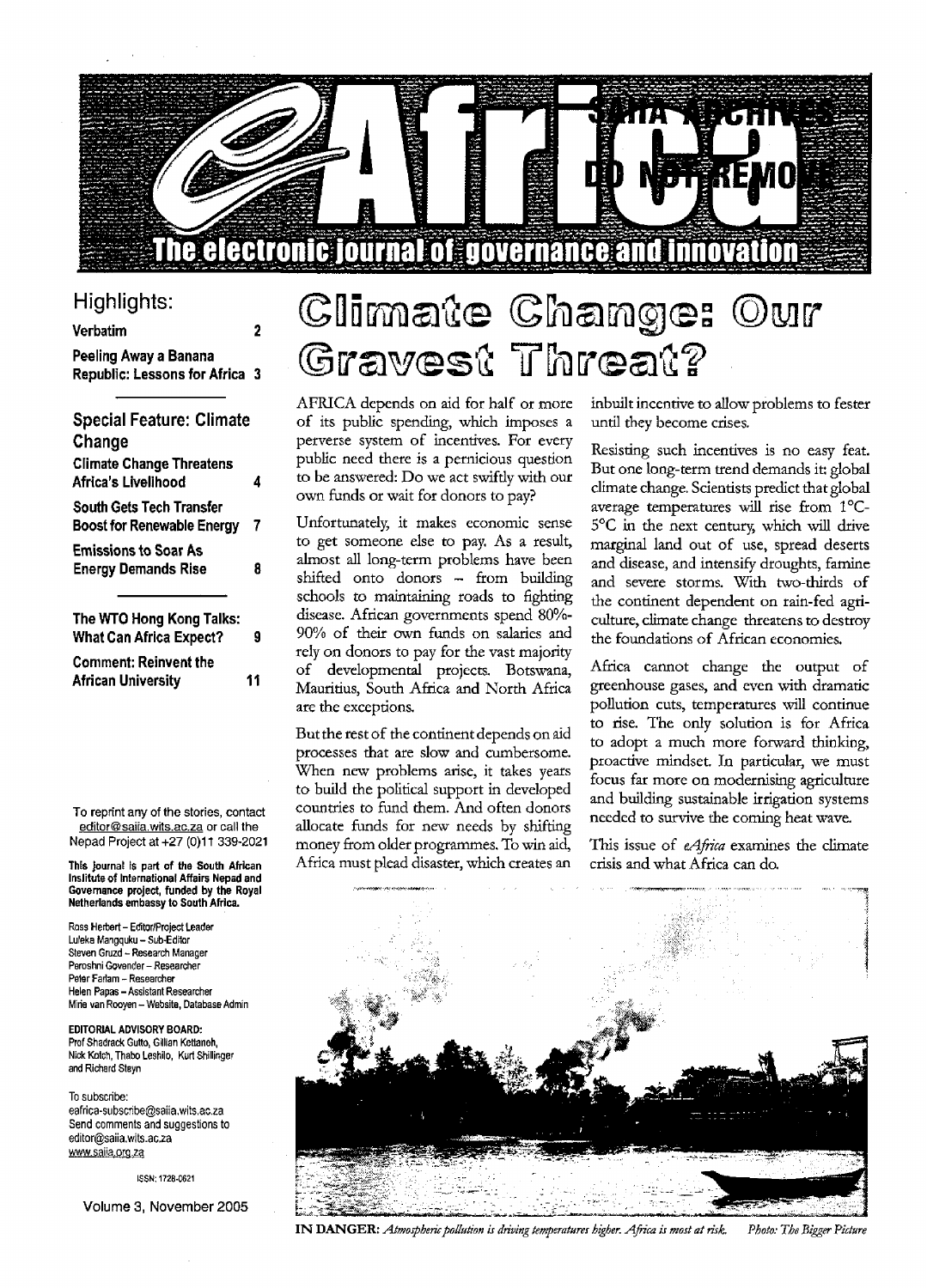# Verbatim

 $e$ 'i TTAN

**My government will respect the** will of the people.<sup>22</sup> - Mwai Kibaki, President of Kenya, after losing a referendum on a proposed new constitution.

**I'm looking for a cause, not a job.<sup>77</sup> – Yoweri** Museveni, President of Uganda since 1986, responding to international calls for him to step down and consider a role in the UN. He'll be contesting the March 2006 presidential polls.

### **We're dealing with an unpredictable government and an unpredictable**

**leader. We don't know what's going** to happen.<sup>27</sup> – Mugisha Muntu, an official of Uganda's opposition Forum for Democratic Change, on President Yoweri Museveni following the return of self-exiled Kizza Besigye, who plans to contest the race for president in the 2006 elections, but has now been arrested charged with treason and rape.

**People of Zimbabwe now know that Tsvangirai is not fit to lead this country. Everybody is left with no doubt whatsoever that Zimbabwe is one country which should not be burdened with this man as** its president.<sup>22</sup> - Paul Themba-Nyathi, Zimbabwe's Movement for Democratic Change spokesperson, on the party's decision not to participate in the senate elections. He is one of the officials who defied the party and opted to stand as a candidate.

**I think when Zimbabweans die they must go straight to heaven. You can't go from one hell to another.** — Mlamuli Nkomo, a Zimbabwean exiled teacher struggling to make a living in South Africa.



**The biggest letdown has been that people without the slightest idea of farming got land and the result has been declining agricultural output.** — Sylvester Nguni, Zimbabwe's deputy agriculture minister, on the country's controversial land distribution and the resulting food shortages faced by millions this year.

**These soldiers may shoot you... so don't accuse my government of abusing human rights if they shoot you.'** ' — Bingu wa Mutharika, President of Malawi, on how trucks carrying food aid to millions of starving Malawians will be protected from looters and ambushers.

£**<sup>C</sup>We know that frightened little men will continue harassing us.** — Emily Sikazwe, a Zambian civil society activist studying in Canada, on the arrest of a newspaper editor for allegedly defaming President Levy Mwanawasa.

**Fear is finally changing sides. From now on, dictators will watch themselves."** - Boucounta Diallo, a

Chadian lawyer, on the arrest dictactor Hissene Habre who is wanted for alleged war crimes.

**I have absolutely nothing to celebrate. Life is still tough. I can barely feed my family. Nobody helps me. The state gives no support. I have no electricity. I have no water. There are no toilets. There is nothing."** — Sara Nassapolo, an Angolan a day before the country celebrated 30 years of independence on 11

November.

**We cannot afford to waste valuable time and resources on paying tribute upon tribute to our former President.'** ' - An editorial in *The Namibian,* on accolades that are being bestowed on former President Sam Nujoma. His latest tide is 'Founding Father of the Namibian Nation'.

**Our dictatorship has succeeded in courting the West. Tunisia is an ally in the fight against terrorism, and a model of economic development. But it has done so without the West really understanding what the life is like, and the distress of young Tunisians.'** ' — Mokhtar Yahyaoui, a Tunisian blogger who went on a hunger strike, during the UN-sponsored World Summit on the Information Society held in Tunis, to protest against the country's stringent political and legal systems.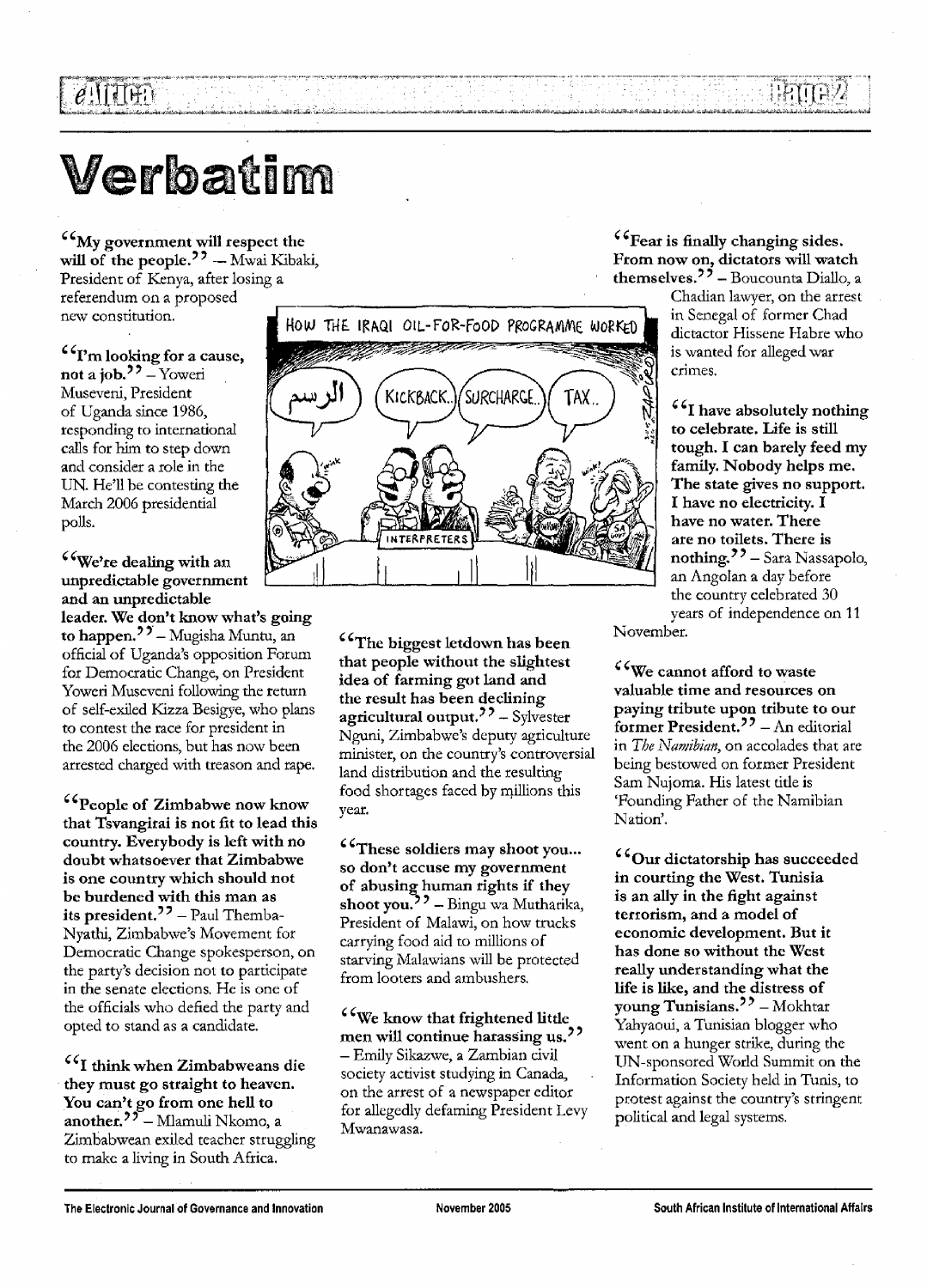# Peeling Away a Banana Republic: Lessons from Latin America

THE embroidered slogan on the polo-shirt of El Salvador's minister of tourism said much about the prevalent attitude: 'A government with you'. Minister Jose Rubin Rochi, with other ministers, had been sent out into the regions by the president in the wake of the destructive Hurricane Stan in October 2005 to show that the government did care.

El Salvador might be considered the original banana republic, the region of pliable, bendable governments. Not only was the fruit once the principal export from El Salvador and many of its neighbours, but they in turn were the target of manipulative external influences, from the American filibuster William Walker - who tried to gain control of all six Central American states in the 1870s — to Soviet and Cuban support of various guerrilla groups in the 1980s. Yet this image is being slowly peeled away.

El Salvador is showing that it is possible to deal with a violent history, skewed wealth distribution, high crime rates, a dependency on agriculture and the threat of catastrophic environmental degradation and natural disasters. Two earthquakes in 2001 cost 800 lives and left more than 100,000 of El Salvador's six million people homeless.

### **On a recovery path**

ts civil war left 75,000 dead and cost \$5 billion. Within two years from its start in 1980, GDP shrunk by 25%.

But the war also precipitated political and economic reforms after the 1992 peace agreement. Now the government is rebuilding the country and putting themselves on the map economically.

Government showed its commitment to democracy and political reform by allowing ex-guerrillas to participate in elections, disbanding security forces implicated in human rights abuses and redistributing land to peasant families.

The government also pushed ahead with a range of market reforms, including streamlining the tax and social security systems, privatisation of state-owned industries and liberalising trade. External tariffs went down from a peak of 360% to an average of 8% today. The banking system is the region's most liberal, with deposits now equal to 48% of GDP.

Salvador also aims *to* better employ the \$2.8 billion in remittances from workers in the US, which amount to 15% of GDP, and to reduce its brain drain. One-third of Salvadoreans live in the US, and 70% want to live there.

Lasdy, the government has realised that ensuring macro-economic stability is not enough to deal with the backlog of social and economic problems. It has set about a number of shortand longer-term initiatives including building a tourism industry and a new airport virtually from scratch. The effect: Salvador has quickly become an air transport hub for the region.

To take advantage of its labour force, Salvador's investment promotion agency has successfully targeted high-tech industries bringing in \$1 billion in 2004.

For the longer term, education is seen as crucial to economic competitiveness and social harmony. President Elias Antonio Saca's government has focused on education reform, including the introduction of English in public schools.

Nowadays, El Salvador has a more deregulated and diversified economy, is less dependent on agriculture and is developing strong service and manufacturing sectors. But the government recognises this is not enough, a fact illustrated by anaemic growth locked around 1.5%, high crime rates and mounting debt. 'Although

we are proud of what we have accomplished up to now, in no way can we say that what we have now is what we want, or even what we aspire to,' said Saca. Moreover, the region's ability to promote export-led growth is under serious strain given the threat posed by cheap imports from China.

1:AU1-33

#### **Lessons to emulate**

1 alvador, like Africa, has little option  $\sum$ in making its own plans for a more positive future, but its recent development path offers guidelines:

**E** Leadership quickly runs out of new ideas. Rigorous reform requires a political system that regularly empowers new generations of leaders to bring fresh ideas.

**• Government should work closely** with *foreign* governments and business in encouraging foreign direct investment, which is both targeted and assiduously courted.

Ruling parties must seek consensus not only within their own tanks but also among political adversaries to reduce suspicions of a radical change in strategy should the other take over.

**Providing** the right economic fundamentals will not necessarily lead to growth.

**•** There is no substitute for education, skills and hard work in realising success.

**El Salvador's progress shows that** salvation has to come from within, that external partnerships offer some rewards and possibilities through aid and market access, but an economy has to be constructed to take advantage of them. - **Dr Greg Mills heads the Brenthurst Foundation, which is dedicated to strengthening African economic performance. This article is based partly on a research visit to El Salvador in October 2005.**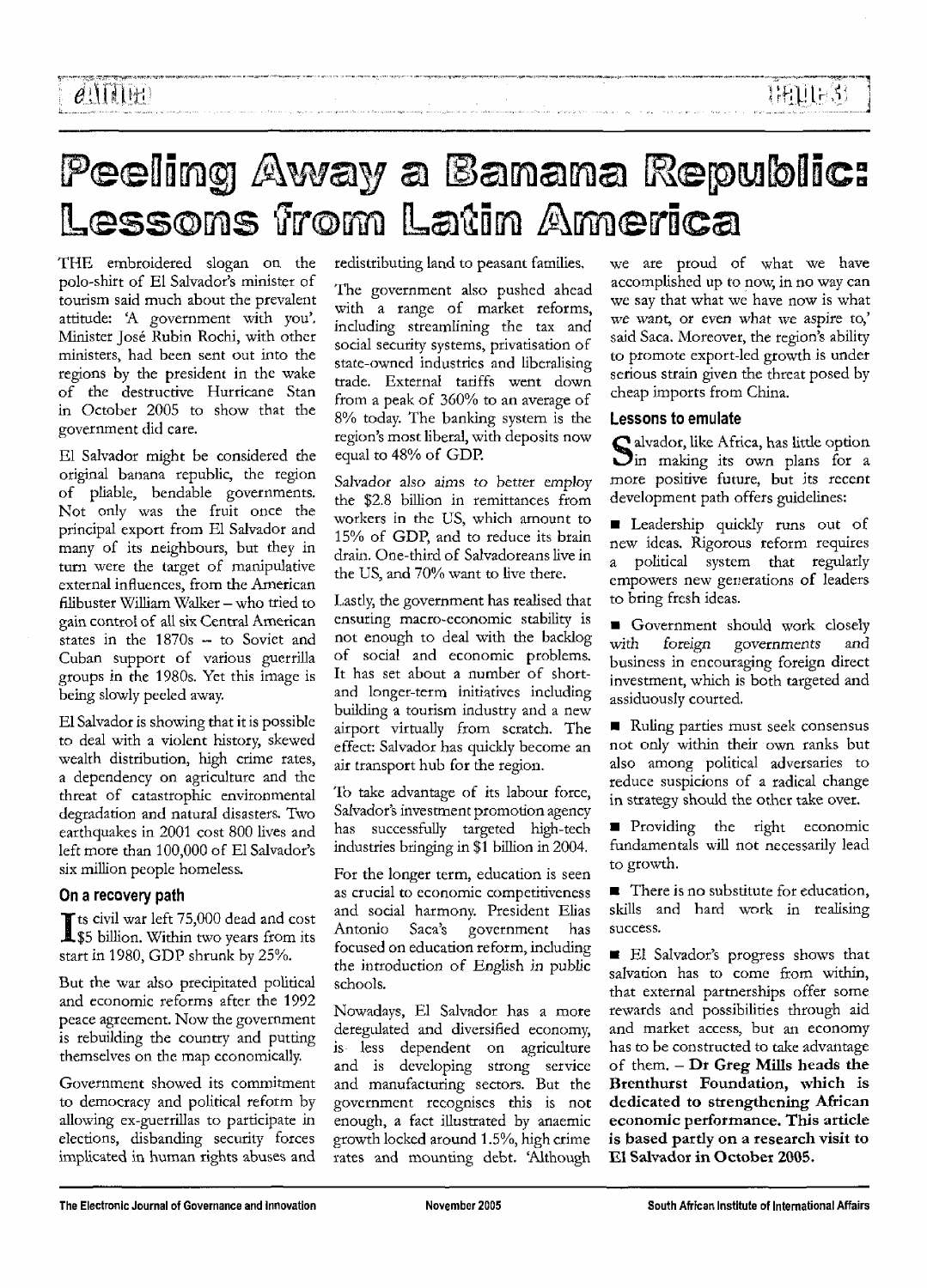### **STEAM FEAURE**

# Climate Change Threatens Africa's Livelihood

The world's poorest continent will be worst affected as global temperatures rise.

IN 15 years, the snows of Kilimanjaro will have passed into folklore. Africa's tallest mountain has lost 85% of its ice cap since 1920, and global warming is melting the rest, climate experts warn.

But the threat of rising global temperatures goes far beyond changes to the postcard images tourists see. The Intergovernmental Panel on Climate Change predicts that global average temperatures will rise from 1.4°C to 5.8°C by the end of this century. As the world's poorest, most agriculturally dependent continent, Africa faces a severe threat from climate change that scientists predict will spread infectious disease, increase the length and severity of droughts, reduce access to clean water, intensify the impact of tropical storms and spread desertification.

'Climate change has been happening for some time, what is dangerous is the speed of that change,' Sir David King, chief scientific adviser to the British government, told an audience in Johannesburg recently.

King was on a tour of developing countries ahead of the G8 summit, where Britain's Prime Minister Tony Blair placed climate change at the top of the agenda, along with tackling poverty in Africa. In the next few decades, the two issues may become ever more closely linked.

'Climate change is a threat to all, although its effects vary. Africa is the most vulnerable continent to climate change,' King warned.

According to a study in the journal *Nature,* higher temperatures are accompanied by the spread of disease, including water-borne diseases, heart failure, respiratory disease, rift valley fever in east Africa and dengue fever



N O T GIVING IN: *Scientists say climate c, happening at a faster speed and those who mainly depend on agriculture for their livelihood will suffer the most as harshness of droughts, among other consequences. Photo: The Bigger Picture*

with its more lethal form, dengue haemorrhagic fever.

### Catastrophic

 $\mathcal{F}$  the study concluded that: 'Climatechange induced excess risk of the various health outcomes will more than double by the year 2030.' And the World Health Organisation (WHO) estimates higher temperatures have already caused more than 150,000 extra deaths a year worldwide.

'In the UK, for example, flash floods are becoming more common and more severe. In Africa, drought is likely to grow worse,' said King. 'If the continent's temperature goes up by an average of 2% — and this could double for countries at the centre of Africa - the effect on rainfall is likely to be severe. This will accentuate existing population stresses. Worldwide, rainfall has fallen by 3% since the 1970s while the average temperature has risen 0.5%.'

The recent famine in Niger is the latest reminder of Africa's vulnerability to failed rains. Across the Sahel to the horn of Africa and as far south as Malawi, the US-funded Famine Early Warning System Network lists a dozen African countries as facing current or potential food emergencies through crop failure, partly caused by drought. Burkina Faso, Chad, Eritrea, Ethiopia, Kenya, Mali, Mauritania, Morocco, Niger, Nigeria, Senegal, Somalia and Sudan, all of which face creeping desertification, face greater risk as more marginal land succumbs to desert. Add to that the nations of Southern Africa to that the hattons of boundern frinca mat are chought prone -- Dotswana,<br>Malawi, Monambique, Momibia, Malawi, Mozambique, Namibia,<br>South Africa, Swaziland, Tanzania and  $Z$ <sub>cmb</sub>ia — and those that suffer regular zampia – and mose mai surier regular major damage from tropical storms - Comoros, Mauritius, Madagascar, Mozambique and Seychelles. In all, more than half the nations of Africa<br>will likely be directly affected and

िम्बानिया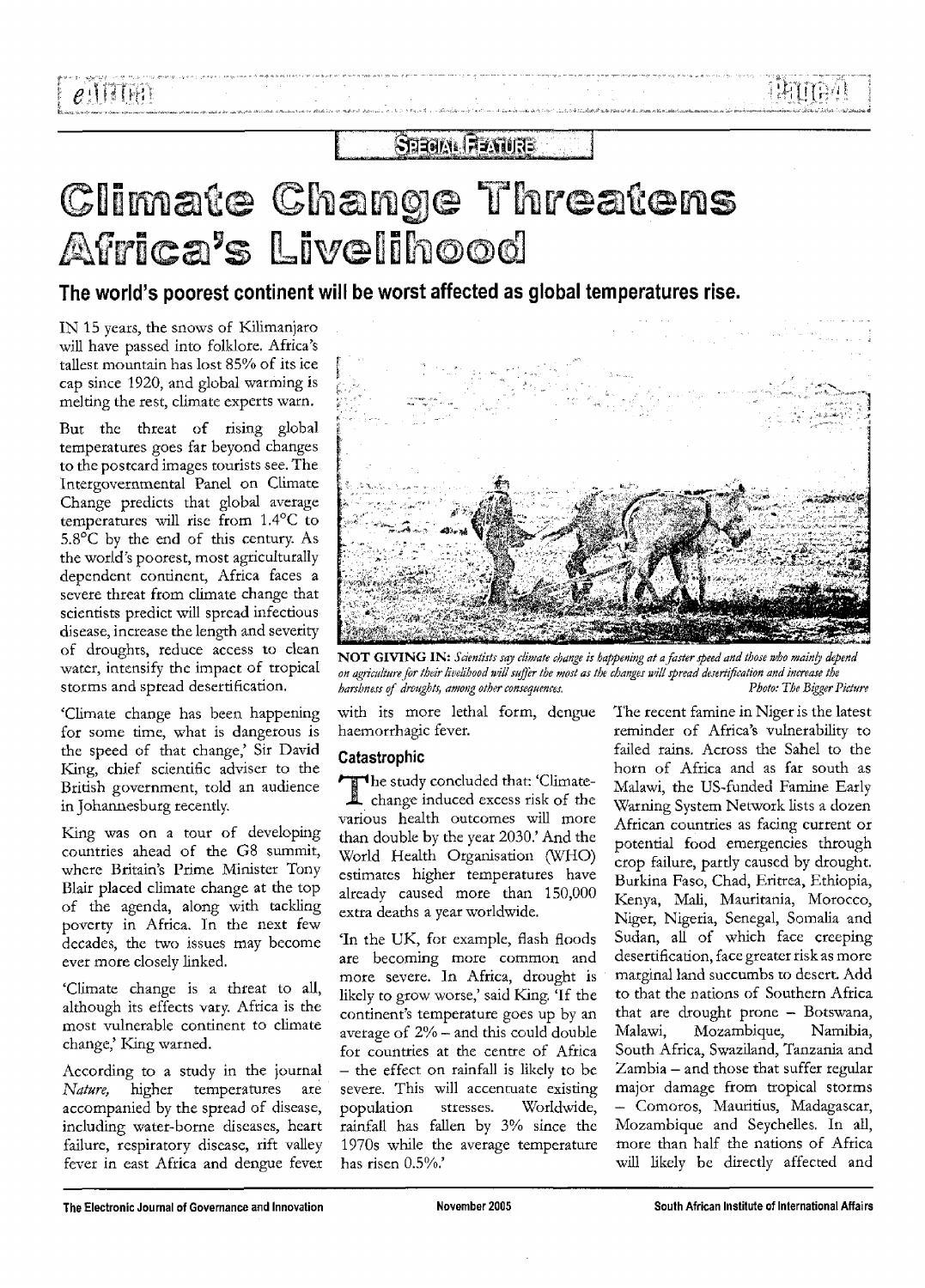HAITES

## **SPROIN FRAMER**

others will feel the heat through other medical, social and economic effects.

Coastal areas and islands are also at risk, as polar ice caps melt and the sea level rises. Deforestation across Africa, either through resettlement or commercial logging, is worsening the greenhouse effect.

'Livelihoods built for generations on particular patterns of farming may soon no longer be viable. If not addressed, climate change is estimated to place an additional 80-120 million people at risk of hunger; 70% to 80% of these will be in Africa. With increasing temperatures and extreme weather events, climate change will further erode the quality of the natural resource base, thereby reinforcing conditions of poverty,' according to *'Up in Smoke\* a report released just

before the July G8 summit by the Working Group on Climate Change, an advocacy group.

The possible extinction of plants used for medicine, as a result of global warming, will also damage the main source of primary healthcare, said the group. Developed countries fail to take these factors into account in their aid strategies, argued the group, which recommended helping Africa move straight to clean energy rather than burning fossil fuels and supporting small-scale agriculture to help farmers adapt to climate change (See page 6).

#### The science of climate change

The US has officially questioned<br>whether human activity has he US has officially questioned caused rising temperatures or whether the present trend could be part of poorly understood global and solar

# **Feeling the Heat: Gas Flaring in Nigeria**

ON THE global scales, Nigeria is far from the biggest oil producer, but in one pernicious area it leads the world.

Underground oil deposits are often accompanied by large deposits of natural gas that push to the surface when oil is drilled from the ground. In most countries, such gas is captured in pipelines or pumped back underground. But for decades, Nigeria has simply vented the gas into the atmosphere and burned it off  $-$  a process known as flaring.

Nigeria is the world's largest gas flarer and it accounts for about 19% of the total amount flared globally, At night the giant flames leaping from its gas flares spew ash onto nearby communities and flood the atmosphere with greenhouse gases. Worldwide such flaring accounts for about 1% of global CO, emissions.

Industry regulators in most parts of the world, who once regarded gas as a worthless waste product of the oil industry, now see flaring as an environmental threat and gas as a valuable resource that should be turned to profit. Nigeria, which has more gas reserves than oil but an underdeveloped gas market, has been slow to adjust, allowing oil producers to flare 75% of the gas they produce, rather than using it to produce natural gas, fuel electricity plants or re-injecting it into the oil fields.

Gas flaring is also an expensive waste of resources costing Nigeria - where 70% of people live on less than a dollar a day and commonly cook on open fires - an estimated \$2.5 billion annually in lost potential income. In Western Europe, oil companies only flare about 1% of produced gas, leading to accusations of double standard against the multinationals that operate in both regions.

The Nigerian government's commitment to end flaring is ambiguous. Laws were passed requiring an end to flaring by 2004 but implementation deadlines have repeatedly been reset further into the future,

As a part owner in the country's oil installations, the Nigerian government takes part of the profits from oil installations run by foreign oil companies, but it has been chronically reluctant to contribute its share of the cash needed to finance upgrades and new facilities, such as gas capture systems. The largest operator in Nigeria - Shell - indicated in January 2005 that it might have difficulty in ending flaring by the 2008 target, blaming a number of factors including insecurity.  $-$  'Up in Smoke', **Working Group on Climate Change**

mechanisms that have driven major swings in planetary temperatures long before industrial pollution set in. However, King and many scientists note that there is a measurable correlation between global temperatures and levels of carbon-dioxide —which along with other so-called greenhouse gases have been shown in the laboratory to interact with the sun's infrared light to raise atmospheric temperatures.

And crucially, the evidence from measuring carbon levels in polar ice caps suggests that there is a lag effect: The more greenhouse gases today, the higher future temperatures. At present, the earth's atmosphere contains far more carbon dioxide than at any time in the last *60,000* years, which means even if mankind acted swiftly to cut emissions temperatures could continue to rise for decades to come.

We have to prepare for the impact, we can't stop it,' King *warned.* 'Even if we stop the causes of global warming now, the earth will go on warming for another 30 years,'

This delay is matched by political inertia. The US, the world's biggest producer of greenhouse gases, has rejected the Kyoto Treaty, which sets targets for rich countries to cut carbon emissions. It says any deal must also require action from emerging giants such as *Brazil and* China. In a modest shift, US President George W Bush acknowledged at the July G8 summit that human activity likely does effect the climate, but the US remains unwilling to abide by Kyoto.

Weakened by the American position, the communique from the G8's summit in July emphasised the dangers of climate change but failed to come up with an action plan committing itself *to* targets *to cut carbon* emissions. The G8 backed a bigger role for the World Bank in developing energy projects and rounded up a series of good intentions with this pledge: 'We will work together to advance the goals and objectives we have agreed today to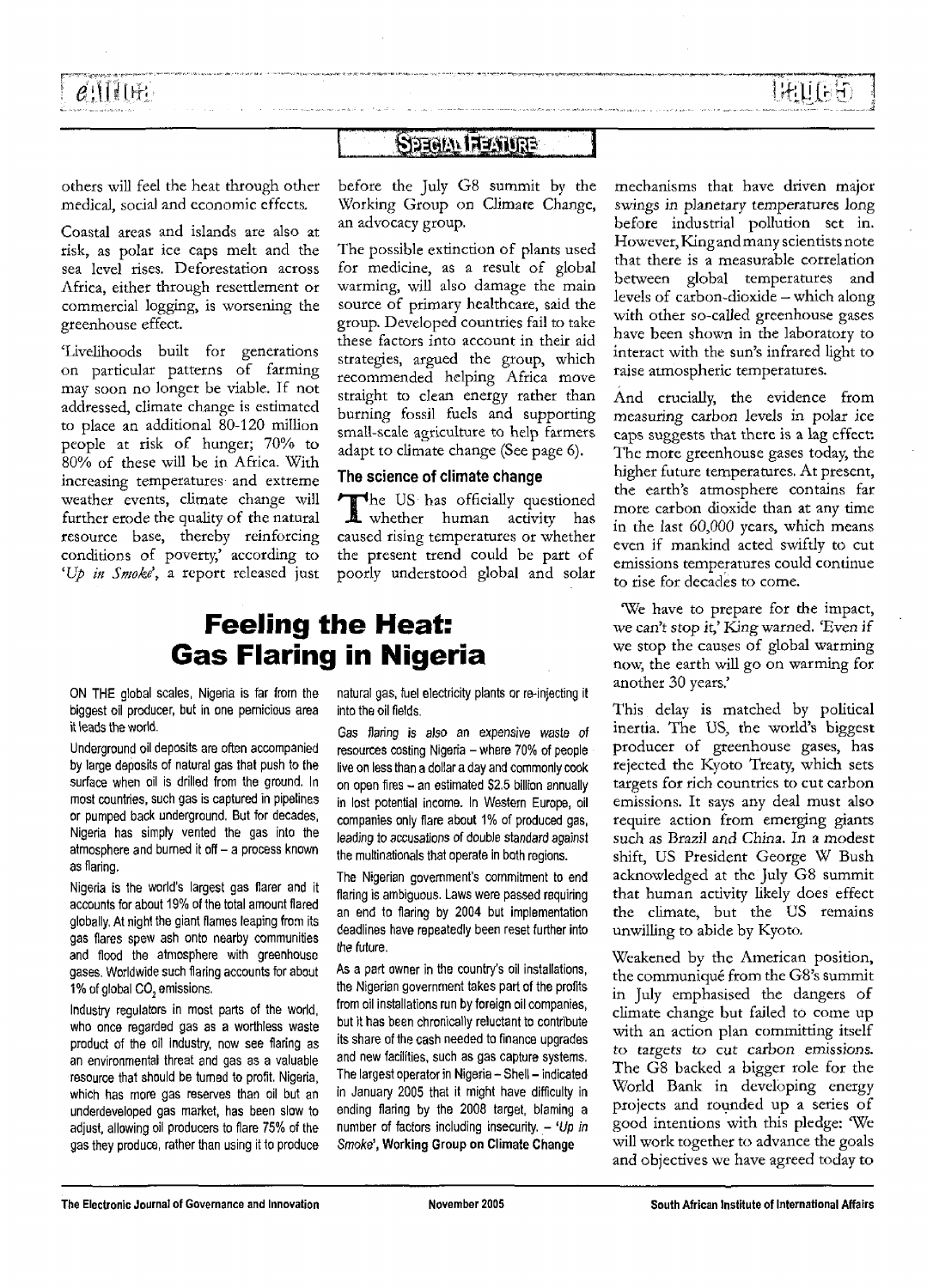$\phi$  in The  $\eta$ 

**EATE:** 

## **SANDA SPECIAL FEATURE AND**

inform the work of the UN Climate Change Conference in Montreal 2005.'

No action is required from Africa under Kyoto, although South Africa, with its vast coal reserves, has a high level of carbon emissions by international standards. Under the UN Framework on Climate Change Technology (UNFCCT), signed by 180 countries, South Africa is one of the developing countries with strong manufacturing bases that will be asked to cut emissions once the developed world has made progress.

#### **Private sector leads**

;

A mid the political vacuum, the mid the political vacuum, the lead in reducing gas emissions.

'BP is pioneering a technology that we think holds enormous promise for

## **Six Effects of Climate Change for Africa**

THE Intergovernmental Panel on Climate Change (IPCC) is a scientific body set up in 1988 by the UN and the World Meteorological Organisation to consider climate change, Africa is highly vulnerable to the various . manifestations of climate change. Six situations that are particularly important are: :

. • Water resources, especially in international shared basins where there is a potential for conflict and a need for regional coordination in water management;

• Food security at risk from declines in agricultural production and uncertain climate;

• Natural resources productivity at risk and . biodiversity that might be irreversibly lost;

**E** Vector- and water-borne diseases, especially in areas with inadequate health infrastructure;

 $\blacksquare$  Coastal zones vulnerable to sea-level rise, particularly roads, bridges, buildings, and other ' infrastructure that is exposed to flooding and other extreme events; and

**Exacerbation of desertification by changes** in rainfall and intensified land use.

curbing large amounts of emissions: carbon capture and storage,' Lord Browne, the chief executive of BP, wrote in the *Financial Times* in July.

'The idea is to capture carbon dioxide where it emerges in vast quantities — from power stations. At a site in Algeria, we began work last year on storing the carbon dioxide produced at the Salah gas field, under a joint venture with Statoil, the Norwegian oil and gas company, and Sonatrach, the Algerian national energy company.'

By re-injecting the carbon dioxide into deep wells, the project will reduce greenhouse gas emissions by the equivalent of taking 250,000 cars off the road. However, Lord Browne said it would require subsidies to encourage companies to take up this technology, as it added to the cost of generating electricity.

Algeria's state-owned Sonatrach, by harnessing BP's technology, shows that Africa can tackle gas emissions with private industry's help. African governments own or control most national infrastructure and energy resources, including power companies and national oil companies and regulate the operations of multinationals on their territory.

Yet energy policy in leading African oil producers such as Nigeria is often both wasteful and harmful to the environment. Africa continues to overwhelmingly rely on firewood and charcoal rather than cleaner natural gas or electricity. (See box on Nigerian gas flaring on page 5.)

'Private enterprise has an important role to play,' wrote Lord Browne. 'We should be looking at how to transfer know-how to poorer nations, which cannot afford the same investment in intellectual property. Without this technology transfer, poorer nations will be doomed to satisfy their increasing energy needs by using the old, dirty technologies now superseded in the developed world.' — Paul Adams

# **Saving the Continent**

A REPORT released by the Working Group on Climate Change and Development advocates the following steps to manage the impact of global warming in Africa.

**• Increased support for small-scale agriculture:** Diverse systems have been shown over time to be more resilient and more productive than commercial monocultures. Farming based on expensive and energy-intensive artificial inputs will be vulnerable to fuel price rises and add to climate change. Small farmers need a favourable policy environment and supportive research with a particular shift from rain-fed cultivation of drought intolerant maize to hardier crops or to irrigated agriculture.

*i* **• Cut rich country gas emissions:** Rich countries need to go far beyond their targets for reducing greenhouse gas emissions, set under the Kyoto Protocol, and cut emissions to a level that will halt global warming. Commitments to cut emissions should be gradually raised until 2012 and aim for cuts in greenhouse gas emissions of and aim for cuts in greenhouse gas emissions of between 60% and 80% by 2050.

**• Help Africa leapfrog 'dirty development':** There is great potential for sustainable and renewable energy in Africa. To meet people's need for energy, improve health at the household level, and to help Africa leapfrog 'dirty development', international donors and financial institutions should switch investment from fossil fuels to promoting access to renewable and sustainable energy, remove obstacles to technology transfer, setting targets and timetables.

**• Test whether initiatives are climate proof and climate friendly:** All policies and programmes should face the test of whether they will leave people in Africa more or less vulnerable to the effects of global warming. The test will be: Is this climate friendly and climate proof? In line with the recommendation of the Commission for Africa, climate change should be 'mainstreamed' within development policies, planning and activities by 2008.

**• Focus on local needs first:** Africa needs to be freed from a one-size-fits-all development approach. The best responses to climate change will differ according to local circumstances, so flexible approaches are needed. The aim should be to secure livelihoods at the local level. - **'Up in Smoke', compiled by the New Economics Foundation, with the International Institute for Environment and Development in London.**

**The Electronic Journal of Governance and Innovation November 2005 South African Institute of International Affairs**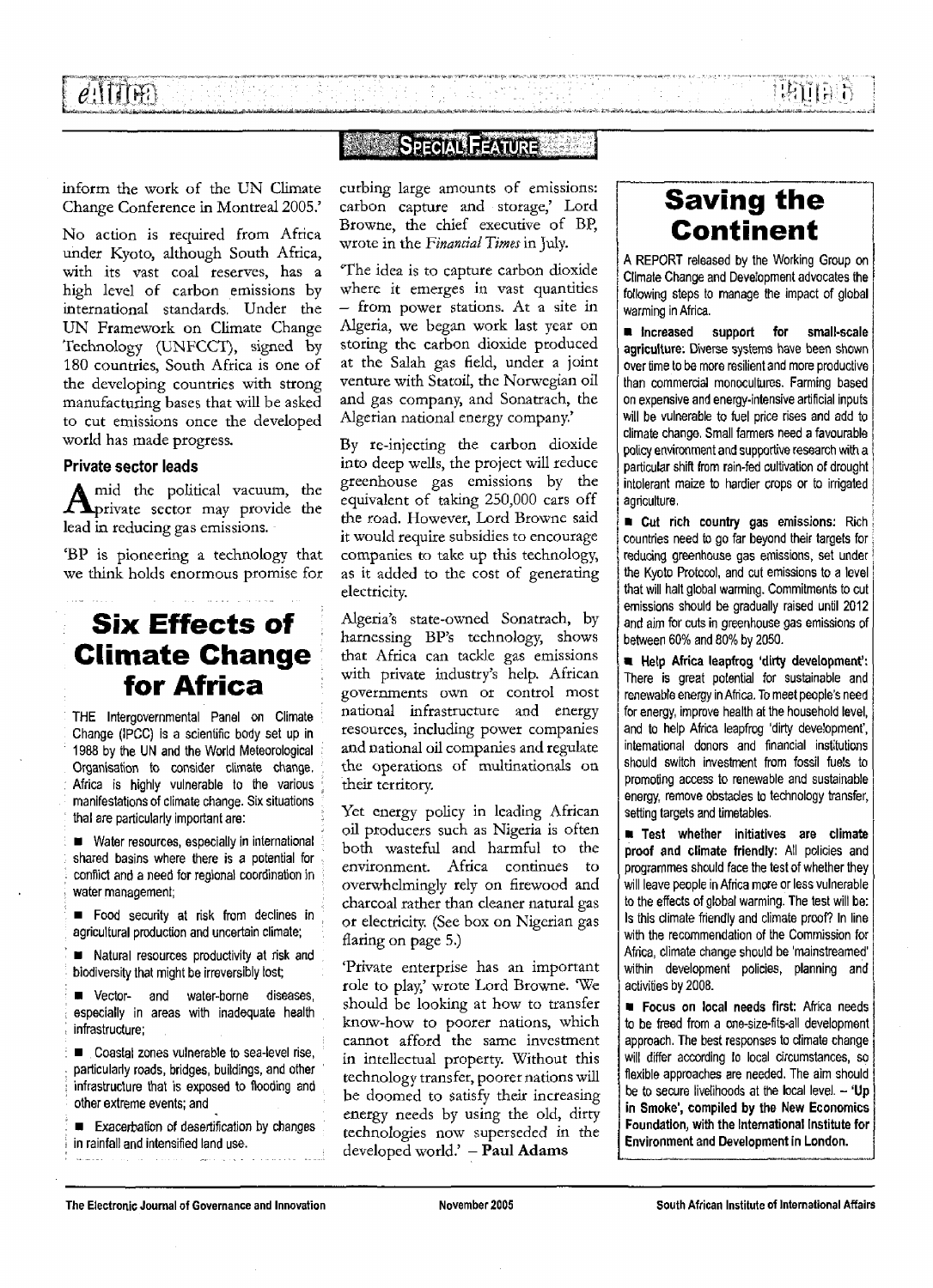..3

### **SEEGAL FEATURE**

# South Gets Tech Transfer Boost for Renewable Energy

DEVELOPINGcountries are to receive greater funding and transfers of technology to boost their use of renewable energy supplies.

The pledge was made at the beginning of November in a declaration signed by 78 countries at the Beijing International Renewable Energy Conference.

Representatives from Brazil, China, Germany, India, the UK and the EU were among those who signed the declaration. The US was not involved.

Because progress in renewable energy technology has been led by developed countries, most developing nations have

been left behind, said Mohamed El-Ashry from the UN Foundation.

'The global imbalance will increase unless the international community strengthens its commitment to the scaling up of renewable energy development and use, especially in the developing countries,' he said.

In a message to the conference, UN Secretary-General Kofi Annan urged industrialised countries to speed up the transfer of technologies and funding to developing nations. Calling also for greater South-South cooperation, Annan said renewable energy was essential for improving the lives of poor and vulnerable people.

Zhang Guobao, vice-minister of China's National Development and Reform Commission pointed out, however, that accepting assistance from developed countries can be

Global Average Temperature and Carbon Dioxide Concentrations, 1880 - 2004



*Information on historical levels of C02 in the air comes from analysis of polar ice cores and since the 1960s from the Hawaiian Manna Loa Observatory.*

Data Source temperature: fip/iftp.ncdc.noaa.gov/pub/data/anomalies/annual\_tend.and.ocean.ts<br>Data Source CO2 (Sipje loe Cores): http://cdiac.esd.om/.gov/fip/trends/co2/siple2.013<br>Data Source CO2 (Mauna Loa): http://cdiac.es

problematic for poorer nations.

'Sometimes we have been forced to buy equipment from developed countries when accepting their loan, grant or aid,' said Zhang. 'The expensive equipment adds to our costs.'

For example, said Zhang, electricity made in coal-fired power stations costs one-third of that using wind



RENEWED : *This mind ranch in harden j Sourry Counties, Texas, will provide enough energy for about 56,000 householdsperyear. Photo: Black, DA*

energy technology from industrialised nations.

China plans to build hundreds of coal-burning power stations in the coming years to support its rapid economic growth. Worldwide, its emissions of carbon dioxide, the main gas responsible for climate change, are already second only to those of the US.

According to a report released on 7 November by the International Energy Agency, China will produce one-fifth of the world's emissions by 2030.

To counter this, said Zhang, China would double the contribution

of renewable energy to overall supplies from 7% to 15% by 2020. But that would cost  $$184$  billion - and some of this money would need to come from international donors and the private sector. China is considering improving the incentives it offers to businesses to invest in renewable energy.

He also said that China would help other developing countries use renewable sources of energy such as wind, solar, and biomass.

Renewable energy supplies 17% of the world's supplies, according to a report by the US-based Worldwatch Institute's *Renewable\* 2005 — Global Status Report.*

The report says that at least 43 countries have set targets for increasing renewable energy use. Among the countries are 10 developing nations including Brazil, China, India and South Africa. - Scidev.net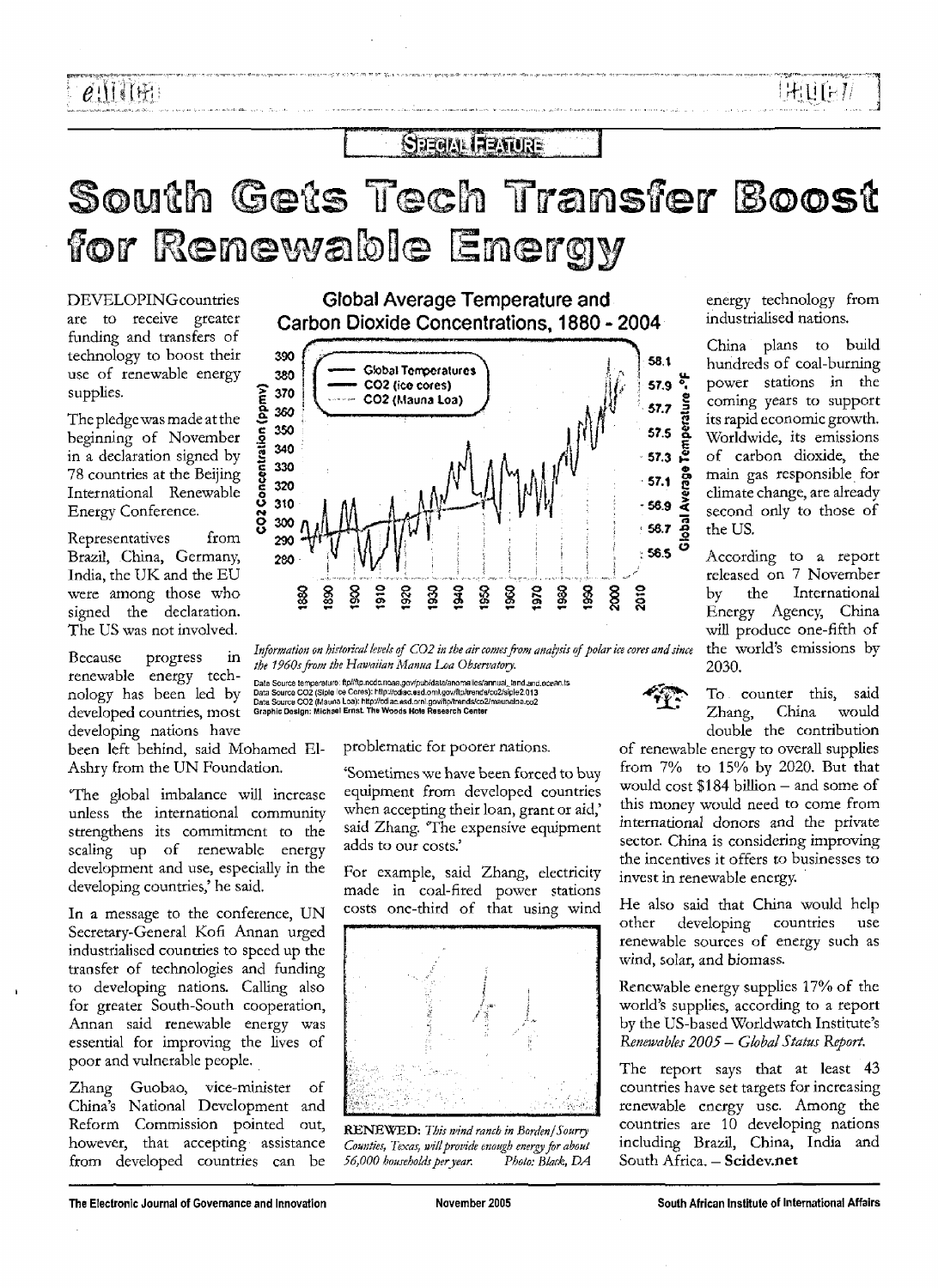## $S$ 239 $M$  $R$   $\overline{A}$   $\overline{A}$   $\overline{C}$

# Emissions to Soar As **Energy Demands Rise**



f ENOUGH: *An activist stages a protest at an international auto shoo<sup>1</sup> in Geneva, demanding sharp reductions in carbon dioxide fuel emissions.*

*Photo: Courtesy of* Greenpeace

RISING global energy needs will double the carbon dioxide from burning fossil fuels by 2030, with China contributing most towards the increase, says the International Energy Agency (TEA).

In its *World Energy Outlook 2005* report, released in November, the intergovernmental agency warns that alternative energy policies are needed to combat climate change.

We must change these outcomes and get the planet onto a sustainable energy path,' said William Ramsay, the IEA'S deputy executive director.

As developing nations' economies expand with growing industrialisation, so do their energy requirements. But burning fossil fuels such as coal and oil to generate power releases large quantities of carbon dioxide - the main gas responsible for climate change — into the atmosphere.

According to reports, China alone will account for three-quarters of the projected increase in emissions. Overall, developing countries will produce half of all global carbon dioxide emissions by 2030, up from 37% today.

The day after the report was released, China pledged to increase its use of

renewable energies sources such as wind and solar to  $15\%$  of its total by 2020.

The IEA report also predicts that energy consumption in Middle East and North Africa will double by 2030.

The region's share of global oil production could rise from 35% today to 44% in 2030, says the report. But these countries would need to invest \$56 billion a year in funding for energy infrastructure.

Without this investment, crude oil prices will rise sharply, reducing growth in the global energy demand, and cutting the region's export revenues by more than \$1 trillion over the coming 25 years.

The IEA also considered what would happen if cleaner energy resources were used to achieve goals for reducing climate change set at the G8 Summit in July 2005.

In this scenario India, China and the 26 industrialised nations represented in the IEA would need less oil and gas from the Middle East and North Africa, and carbon dioxide emissions would rise less sharply, which would mean that emissions rise by about one-third rather than a half between now and 2030. - Scidev.net

# **Briefly**

**Wishful:** Zimbabwe's President Robert Mugabe announced in November that his country would tap uranium to produce energy, to slash the amounts the country spends to import electricity. Mugabe gave assurances that the uranium would not be used to make weapons. There is scepticism, however, about whether the country has the capability to process uranium.

**No to change:** Kenyans rejected a proposed new constitution in a referendum held on 21 November. The vote is a rebuke to President Mwai Kibaki, who had promised a new constitution upon taking power. He campaigned for president on the promise that considerable power would be transferred from the presidency to a strong prime minister. But once in office, he reneged on the pledge. At least seven ministers joined the opposition urging voters to reject the constitution, and nine people were killed in the campaign violence.

**History in the making:** Ellen Johnson-Sirleaf got about 60% of the vote in Liberia and looks set to be Africa's first elected woman president. She defeated popular former soccer star George Weah in a run-off poll in the country's first postwar democratic elections in November. Though Weah alleged rigging, international observers said the elections had been fair. However, the country's electoral authorities are investigating the allegations and confirmation of the poll results was delayed until the complaints had been probed.

**Dire straits:** With just a few months before scheduled presidential elections in Benin, the country is facing a financial crisis that could see the March 2006 poll delayed. The country needs about \$57 million to finance the poll and is already in a deficit of about the same amount. President Mathieu Kerekou has already decided to vacate the office as he has reached the two-term limit set out in the constitution. But a lack of potential candidates has raised concerns that Kerekou might renege on his decision and stay on for a third term.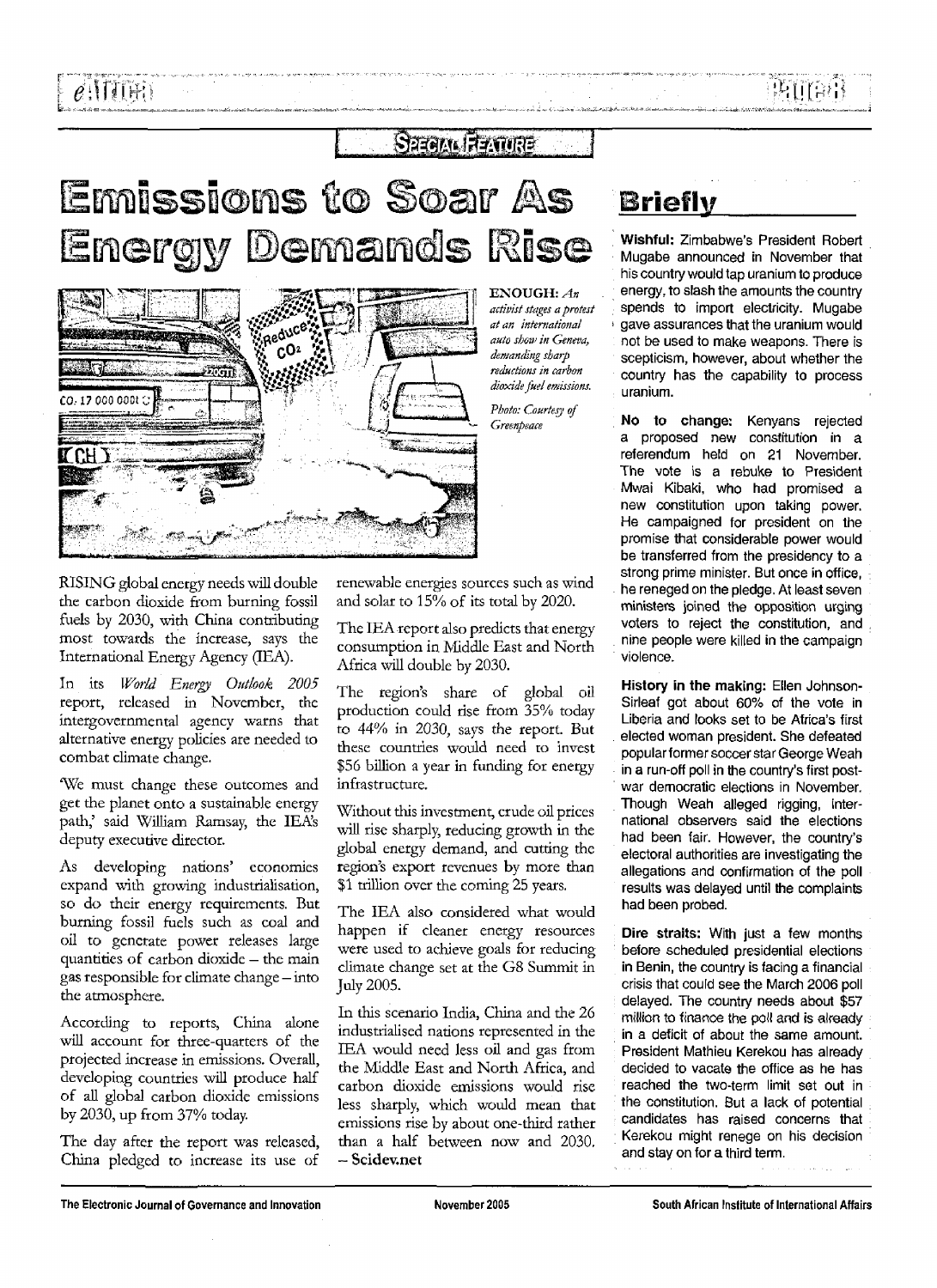# The WTO Hong Kong Talks: What Gains Can Africa Expect?

A SUCCESSFUL conclusion of the Doha Round of trade negotiations is in the interest of all members of the World Trade Organisation and the global economy. As such, the 13-18 December Hong Kong Ministerial Conference represents an opportunity that should not be squandered.

But what are the prospects for a Hong Kong success, and more importantly what tangible benefits can African countries expect?

Four major issues must be satisfactorily dealt with for Hong Kong to register at least a moderate success, namely agriculture; non-agricultural market access (NAMA); services; and development issues.

### **Agriculture**

\*he most contentious issue in global trade is the subsidies and supports for agricultural products used by developed countries, which pay their farmers more than \$300 billion a year in addition to levying high tariff duties on agricultural imports and subsidising export dumping onto world markets. Substantial liberalisation in this sector is necessary to enable competitive exporters from the developing world *to* realise gains that could fuel economic growth and poverty reduction.

Although there are promising signs on the horizon, the waters are still murky. Recently the US offered to cut farm subsidies by 60% and import tariffs by up to 90%, but only if the European Union and Japan followed suit with subsidy cuts of 80%. The US argues that the EU farm subsidies are three times the size of US supports. The EU countered with an offer to cut in half its highest import tariffs - which stand at 90%. However, France quickly complained that the EU was not authorised to make such offers, and Japan's trade minister said the US offer was unacceptable as a basis for negotiations.

Helping developing states is the purpose behind proposed farm cuts, but African voices have been marginalised as the big industrial countries argue. Brazil is a big threat as it has huge surplus capacity and is arguably the world's most competitive farming country. But the developed countries also fear each other.

While cutting trade distorting farm subsidies would be good for the global economy and particularly food producing developing nations, developed countries are also arguing that the developing world must make concessions on NAMA issues and services. African diplomats particularly argue that such a bargain is grossly unfair, but it remains a hard reality that

### 'It remains a reality that a deeply mercantilist spirit is driving negotiating positions among developed countries'

a deeply mercantilist spirit is driving negotiating positions among developed countries, which have huge interests in winning non-agricultural concessions in exchange for anything they surrender in agriculture.

Further, it is important to note that in most African countries, agricultural trade liberalisation *per se* will not immediately result in windfall gains because most of Africa does not have sufficient capacity, marketing support or the infrastructure needed to quickly exploit new market openings. Yet a favorable outcome in December would create positive international incentives for increased domestic production and is definitely in their long-term interests. It is therefore important for rich countries (especially the US) to agree to immediately eliminate trade distorting support to cotton to enable competitive West African producers to realise market gains that fairer competition would permit.

**: IRUTE 4:** 

Moreover, agricultural liberalisation in Hong Kong should be effective enough to take into account the legitimate interests of relatively competitive commercial farming countries like South Africa that have sufficient supply capacity to utilise improved market access. Together with fellow emerging economies in the G20 coalition (which includes Brazil, India, China, among others), South Africa seeks the elimination of export subsidies, tighter disciplines on food aid dumping, greatly reduced domestic support payments, and reductions of import duties.

### **Non-agricultural access**

'AMA is an area where developed countries have major offensive interests. Since tariffs on manufacturing goods are already very low in these countries, their aim is to create more market access for their companies in developing countries, especially in lucrative markets like Brazil. However, substantial liberalisation is unlikely to take place in this sector in Hong Kong as developing countries are wary of potential economic disruptions should they radically cut their tariffs.

When it comes to manufactured goods, sub-Saharan African countries mainly have defensive interests. They hope to protect their domestic industries from foreign competition but also end what is known as tariff escalation in developed countries. Under an escalating tariff regime, raw material imports face very low tariffs but the more sophisticated the product or the more manufacturing involved, the higher the import duties. Tariff escalation frustrates Africa's efforts to export high value goods and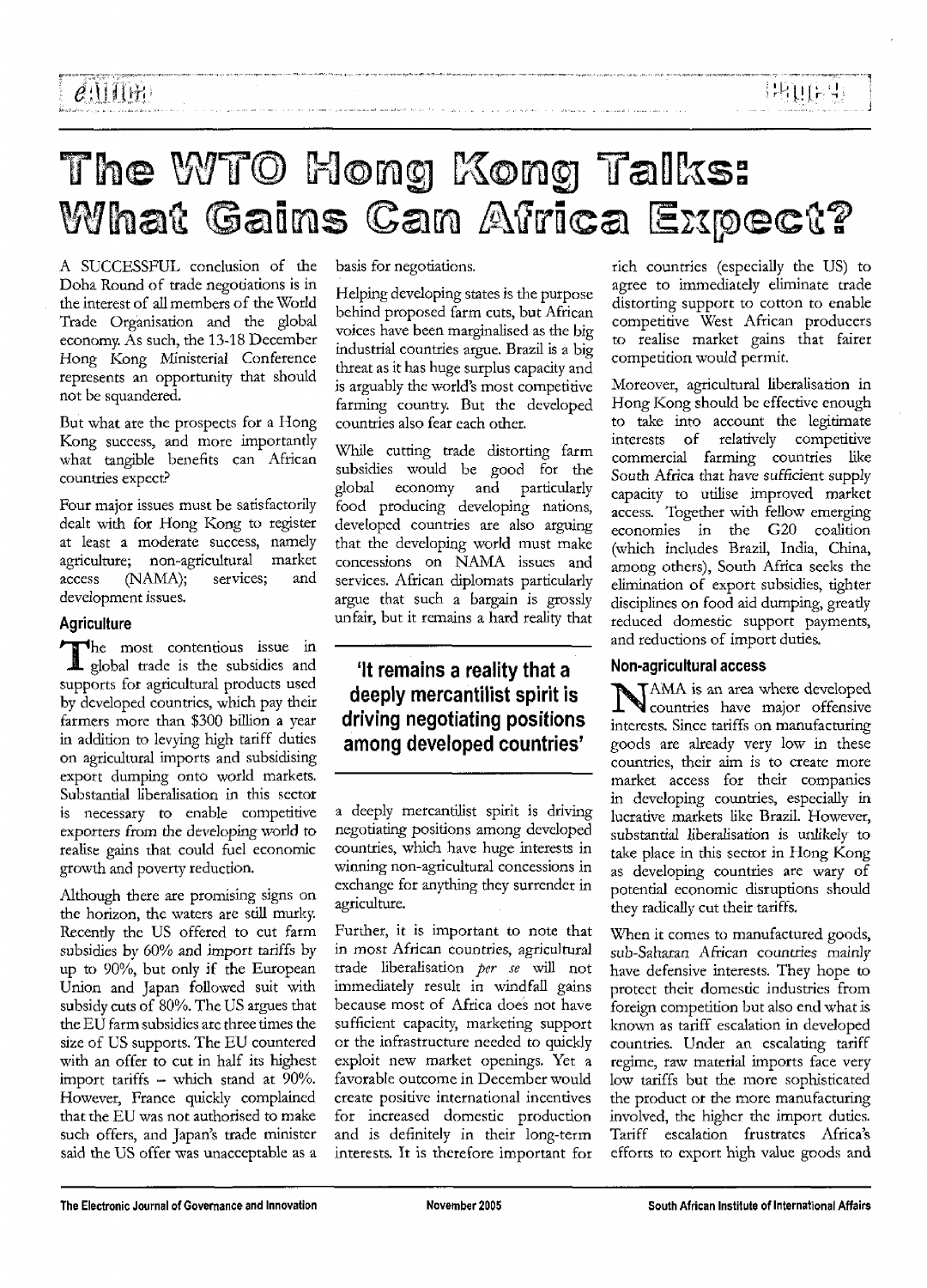PANTASIT

should be tackled in Hong Kong in order to facilitate the export diversification sorely needed on this continent.

 $e$ ittin

South Africa's position is a bit different. It wants to defend its light manufacturing industries by keeping its tariffs in areas such as clothing, textiles and cars. But it also has strong offensive interests because it believes it could export much more if impediments to trade were removed in heavy chemicals, basic iron and steel, and other resourceintensive manufactures. Most of its manufacturing export markets are in the developing countries, especially within Africa. It would therefore like to see other developing countries liberalising their industrial sectors.

#### **Services**

Most developed countries want where they feel they are competitive, such as telecommunications, financial services, transport and energy. With a few exceptions most developing countries do not have the capacity to export high technology services but would like to negotiate more open trade and movement of semi-skilled and unskilled labour to rich countries. Not much progress can be expected in services negotiations in Hong Kong. There is potential to negotiate a deal but free trade in labour is as controversial in developed countries as trade in services

African countries would do well to unilaterally liberalise their core infrastructure like transport and communications in order to create production efficiency and trade competitiveness. like other African countries, South Africa is very defensive on services trade. Yet its economy could benefit from increased foreign competition in telecommunications, transport and other key services sectors. Although South Africa fears exposing its domestic champions to foreign competition, it stands to benefit significantly in Africa if South African companies were more free to compete in Africa in banking, telecommunications, transport and construction.

#### Development issues

This round of negotiations is<br>dubbed the Doha Development<br>Pannahlastics of negotiation of the property his round of negotiations is Round because all parties acknowledge that poorer countries' interests were largely ignored in past negotiations and past promises to assist poorer countries have mostly gone unfulfilled. Thus developmental measures feature in all parts of the negotiations.

Indeed, it is an open secret that Africa's export capacity is constrained more by 'supply side' difficulties than by tariff barriers and subsidies in rich country markets. Even if rich nations dropped trade barriers, Africa would likely reap little benefit. In agriculture, Brazil, Argentina and Australia could all quickly boost output. And in manufactured goods, China, India, Vietnam and Brazil will all likely be able to capitalise on free trade far faster than Africa's less efficient, capital-starved firms.

### 'African countries would do well to unilaterally liberalise their core infrastructure'

Africa needs to increase both the quantity and quality of its output to take advantage of trade openings. This means more investment on the factory floor but also measures to increase Africa's capacity to trade are crucial, including efforts to improve transport infrastructure, assistance with marketing and meeting sanitary, labelling and packaging standards for agricultural products.

The provision of adjustment or provisional support to Africa to cushion against the adverse effects of reform is critical. As the world gradually eliminates trade barriers, Africa will suffer from what is known as preference erosion: Since the colonial period ended, the continent has enjoyed reduced or duty free access in Europe for limited quantities of its products, including beef, sugar, some fruit and vegetables. But as Europe reduces the tariffs it

charges non-African producers, Africa's advantage declines. African countries that are net food importers also stand to lose if subsidies are cut to agriculture in the North because that will translate into higher prices for food imports.

In short, rich countries should, within or outside the WTO framework, be prepared to fund 'aid for trade' to enable poor African countries to meet economic and social costs of adjusting to a new and more competitive international trading climate.

In addition, poor African countries need assistance to meet excessively stringent human and animal health standards, and rules of origin that often operate as market access barriers even where preferential tariffs are offered. Profits from improved preferences through less onerous rules of origin, for example, could help African traders to afford the expensive restructuring processes needed to participate in a more competitive global system.

SA does not need aid for trade but could play an important role by supporting the Africa Group's cause and more importantly agreeing to offer weaker African countries - particularly its Southern African neighbours — improved access to its market.

To the extent that development issues are not dealt with to the satisfaction of poor African countries, Hong Kong could easily be a repeat of the failed Cancun negotiations. This is because, though African countries do not have sufficient economic weight, their political clout is massive, and they together with their fellow G90 group of poor countries, could use their voting power to block any agreement in the negotiations.

Failure in Hong Kong is not an option. Therefore progress on the key negotiations issues identified above must be made before the actual meeting in Hong Kong. This is possible and, certainly, cautious optimism is advised. — **Nkululeko Khumalo and Phakamisa respectively** Senior **Researcher and Research Intern at SAIIA.**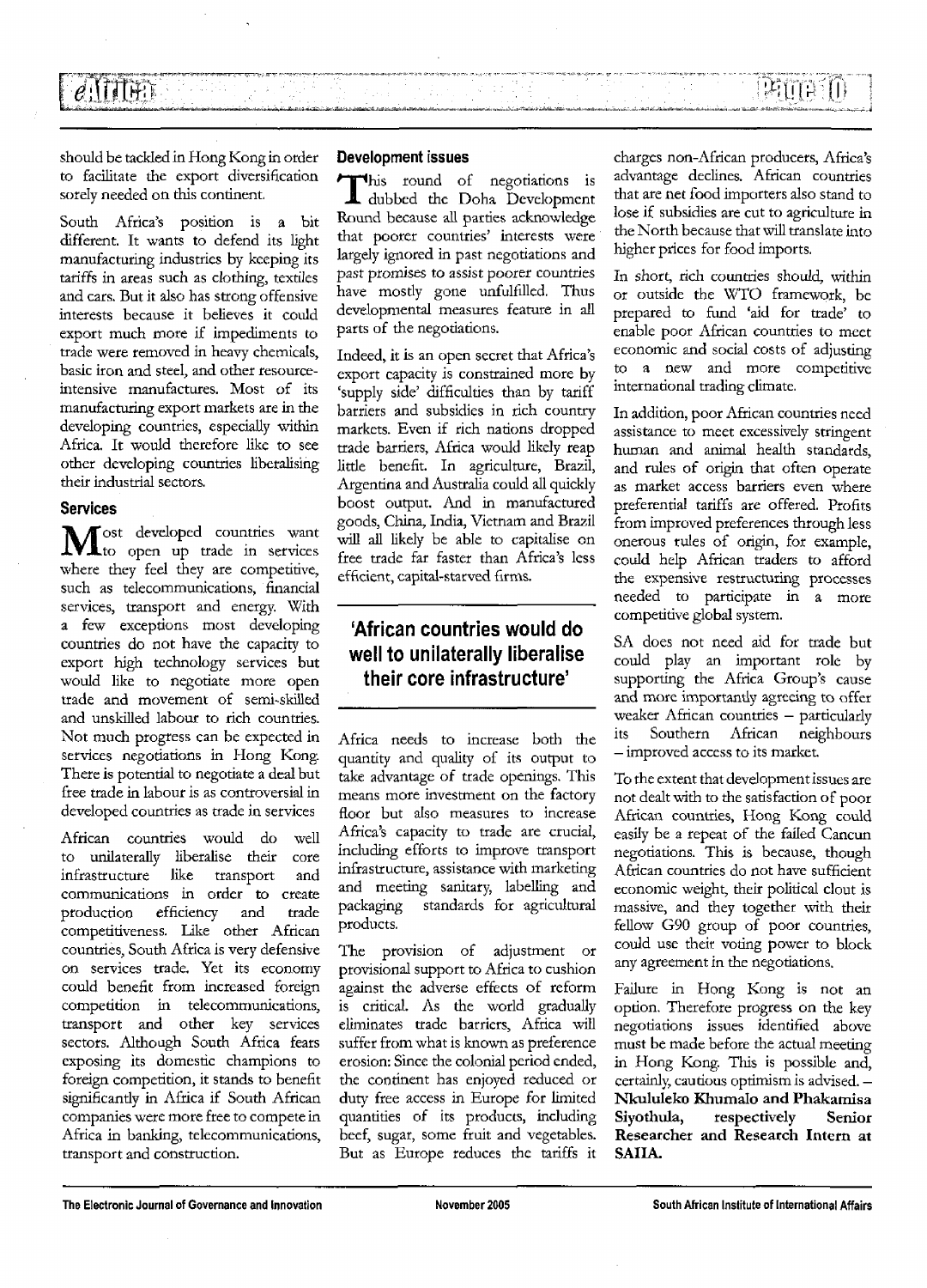### **COMMENT**

# We Need To Reinvent the African University

THE rising interest in Africa's future has coincided with a new awakening of interest within international development agencies in the role of technological innovation in economic growth. But much of the discussion on Africa's development only marginally addresses the need to harness the world's existing fund of knowledge for development.

The Commission for Africa chaired by UK Prime Minister Tony Blair has, for example, played an important role in placing the issue on the international policy agenda. But the commission has also pointed out that using existing knowledge for economic development will require governments and other players to focus on strengthening the role of the academic community (as well as business) in development.

Universities and other institutions of higher learning are key players in domesticating knowledge and diffusing it into the economy. But they can only do that through close linkages with the private sector. And that will require major adjustments in the way that universities function in Africa (as well as the rest of the developing world).

Many of these universities will need to be changed from being conventional sources of graduates to becoming

engines of community development. In other words, they will need to become 'developmental universities', working directly in the communities they are located in.

The main role of the first generation of

African universities was to create civil servants. Unfortunately, this classical model has become the template within



which new universities are created, even though social and economic needs have changed radically.

The continent needs a new generation of universities that can serve as engines of both community development and social renewal.

#### Rehaul system

The main role of the first generation of African universities was to create civil servants'

The task ahead is<br>
not simply one **L** not simply one

of raising more funds. It will require deliberate efforts by governments, academia, business and civil society to reinvent higher education and put it to the service of the African people. To achieve this, a qualitative change in the goals, functions and structure of the university is needed.

As part of this process, fundamental reforms will be needed in curriculum design, teaching, location, choice of students and the management of the

> continent's universities. Such an effort will push African leaders to the frontiers of institutional innovation; nothing less will meet the challenges.

The good news is that

Africa has a large number of important innovations in higher education to learn from, many of which are from the continent itself, or elsewhere in the

**Calestous Juma** argues that addressing Africa's development challenges requires the creation of a new generation of universities that focus on solving community problems.

developing world.

'Qualitative change in the goals, functions and structure of the university is needed'

Take, for example, curriculum development. One of the most pioneering examples in curriculum reform is EARTH University in Costa Rica, whose curriculum is designed to match the realities of agribusiness, and is therefore able to dedicate itself to producing a new generation of young people trained

specifically to focus on changing the human condition though entrepreneurial activities.

In South Africa, Stellenbosch University was the first teaching institution in the world to design and launch a satellite. The project focused on designing a curriculum intended to help solve specific problems such as developing new products or improving the environment, and not to simply produce graduates.

Africa's reconstruction challenges require creating the technical competence needed to design and manage infrastructure projects. The Kigali Institute of Science, Technology and Management (KIST) in Rwanda shows how higher education institutions can help transform the communities in which they are located.

In another shining example of business 'incubation'is the University of Zambia. This was the midwife of Zamnet, the